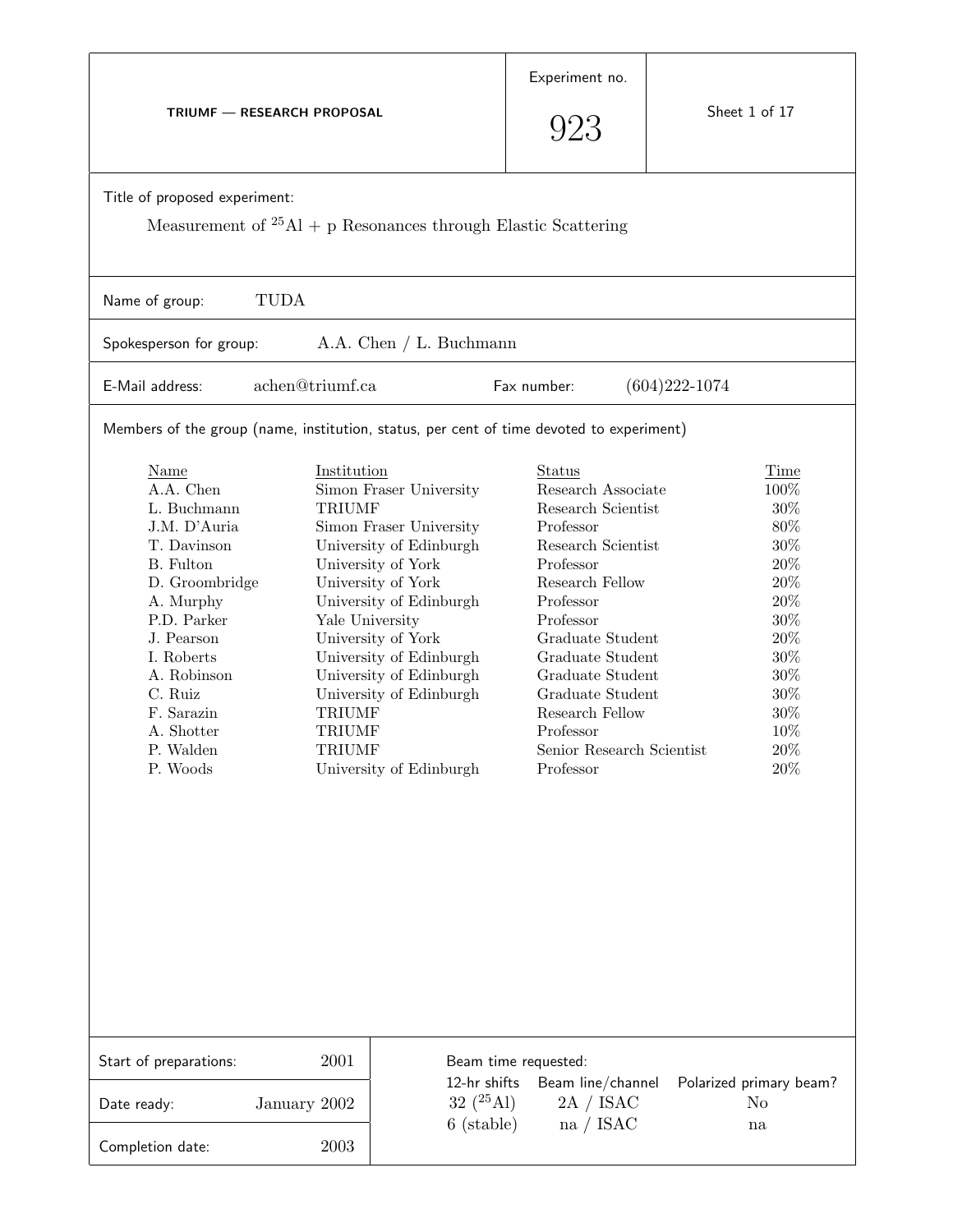| <b>SUMMARY</b> | Expt $\#$ 923 Sheet 2 of 17 |
|----------------|-----------------------------|
|                |                             |

Within the context of explosive nucleosynthesis, the <sup>25</sup>Al(p, $\gamma$ )<sup>26</sup>Si reaction bypasses the production of the important radionuclide <sup>26</sup>Al. The present rate of the <sup>25</sup>Al(p, $\gamma$ )<sup>26</sup>Si reaction suffers from significant uncertainties due to the lack of relevant structure information in the compound nucleus <sup>26</sup>Si. We propose to measure the <sup>25</sup>Al + p elastic scattering reaction in inverse kinematics with the intent of exploring the level structure of <sup>26</sup>Si in more detail, and as a preliminary study to the potential measurement of the <sup>25</sup>Al(p, $\gamma$ )<sup>26</sup>Si at the DRAGON facility. Using the TUDA facility and <sup>25</sup>Al beams from ISAC, the <sup>25</sup>Al(p,p)<sup>25</sup>Al reaction will be measured in inverse kinematics by taking energy scans in the CM energy range of about 400 - 1450 keV, with solid targets of polyethylene. This energy range covers the <sup>25</sup>Al + p resonances in <sup>26</sup>Si considered to be important in stellar explosions.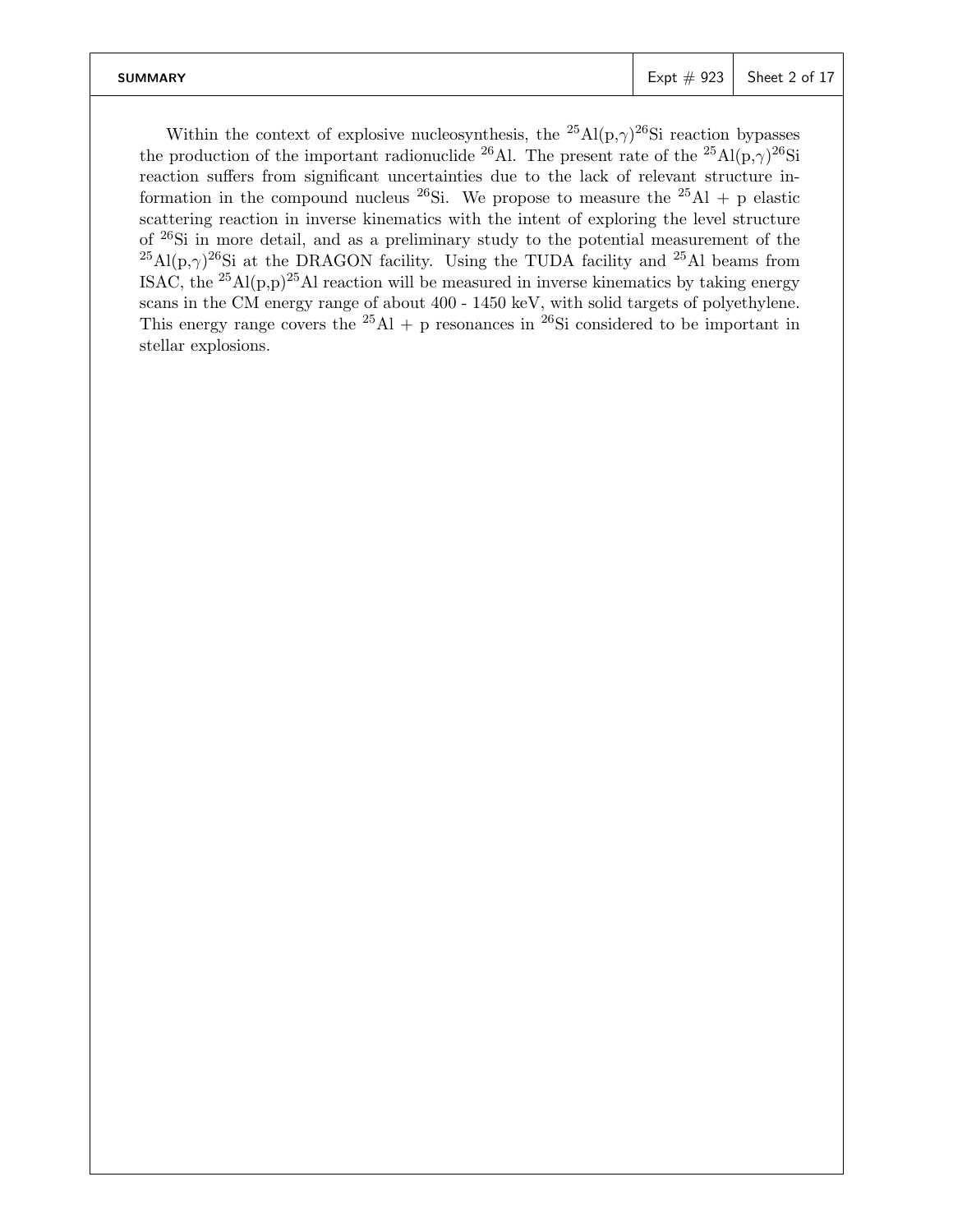| <b>BEAM REQUIREMENTS</b>                                                                     | Expt $# 923$ | Sheet 3 of 17 |  |  |
|----------------------------------------------------------------------------------------------|--------------|---------------|--|--|
| Experimental area                                                                            |              |               |  |  |
| TUDA facility in the ISAC experimental hall.                                                 |              |               |  |  |
|                                                                                              |              |               |  |  |
|                                                                                              |              |               |  |  |
| Primary beam and target (energy, energy spread, intensity, pulse characteristics, emittance) |              |               |  |  |
| 500 MeV proton beam from the TRIUMF cyclotron.                                               |              |               |  |  |
|                                                                                              |              |               |  |  |
|                                                                                              |              |               |  |  |
|                                                                                              |              |               |  |  |
|                                                                                              |              |               |  |  |
|                                                                                              |              |               |  |  |
| ISAC - HE<br>Secondary channel                                                               |              |               |  |  |

Secondary beam (particle type, momentum range, momentum bite, solid angle, spot size, emmittance, intensity, beam purity, target, special characteristics)

The secondary beam required is <sup>25</sup>Al with an intensity of 10<sup>7</sup> particles per second and with laboratory energies from 400 to 1500 keV/u. In addition,  $^{25}Mg$  stable beams of comparable intensity and energies will be used to calibrate the TUDA facility.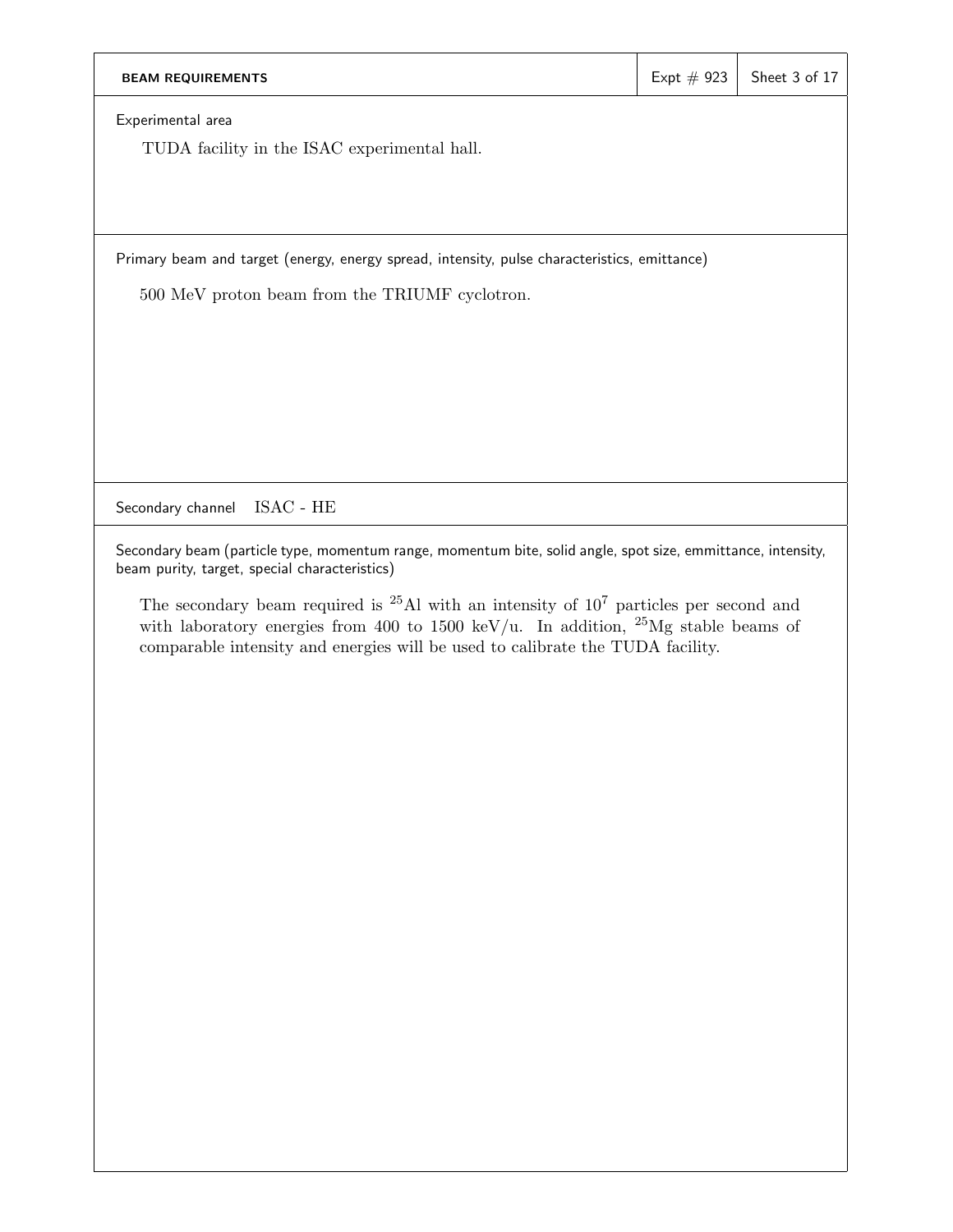| <b>SUPPORT REQUIREMENTS</b> | $\vert$ Expt # 923 Sheet 4 of 17 |
|-----------------------------|----------------------------------|
|                             |                                  |

## TRIUMF SUPPORT:

Continued infrastructure support from TRIUMF for TUDA at ISAC, including assigned personnel.

# NON-TRIUMF SUPPORT

The TUDA scattering facility, electronics, targets and detector systems will be provided by the University of Edinburgh group.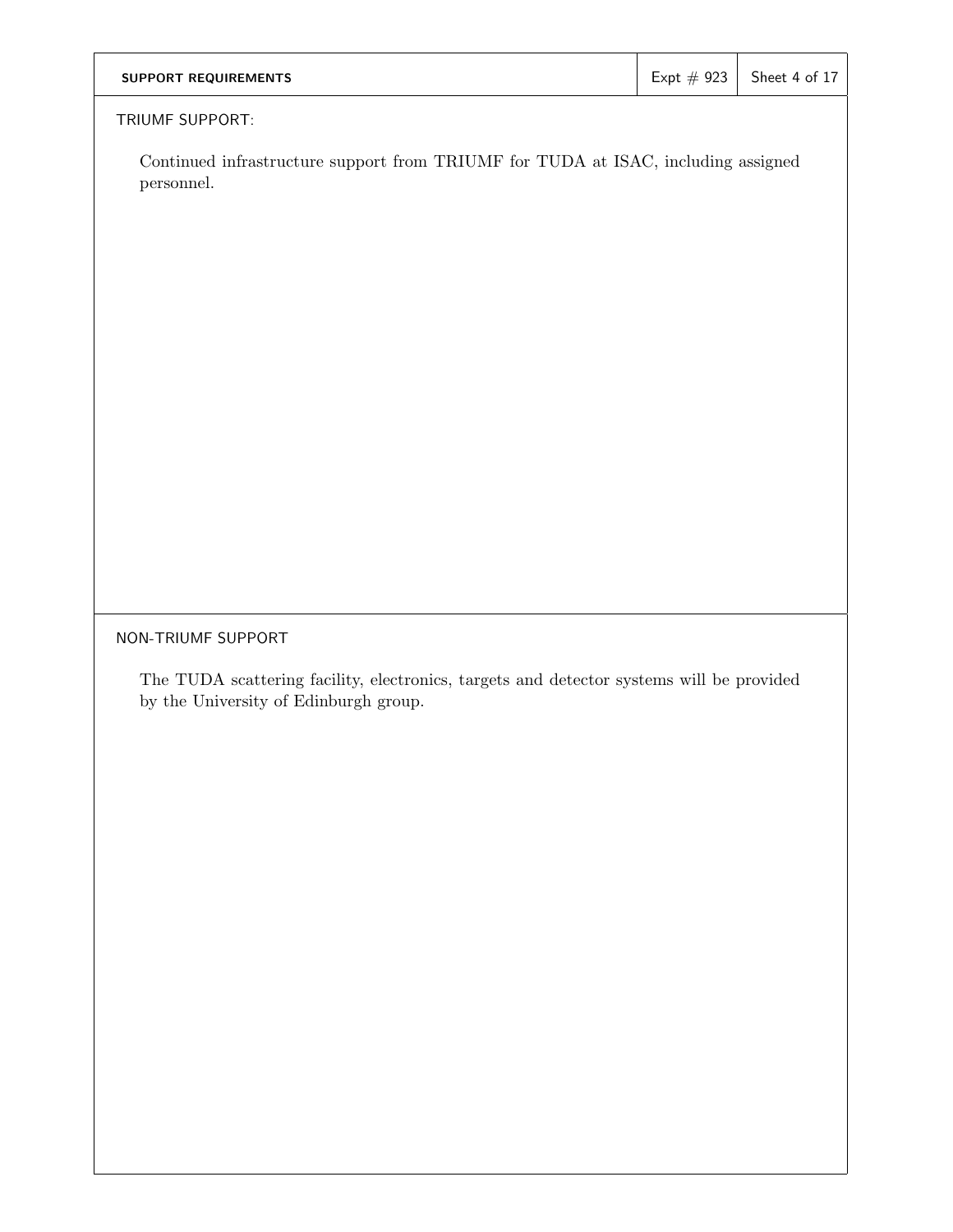| <b>SAFETY</b> |  | Expt $\#$ 923 Sheet 5 of 17 |
|---------------|--|-----------------------------|
|               |  |                             |

Standard TUDA operation with short-lived radioactive isotopes  $(^{25}$ Al, T<sub>1/2</sub>=7.2 sec).<br>Low voltage detectors and electronics.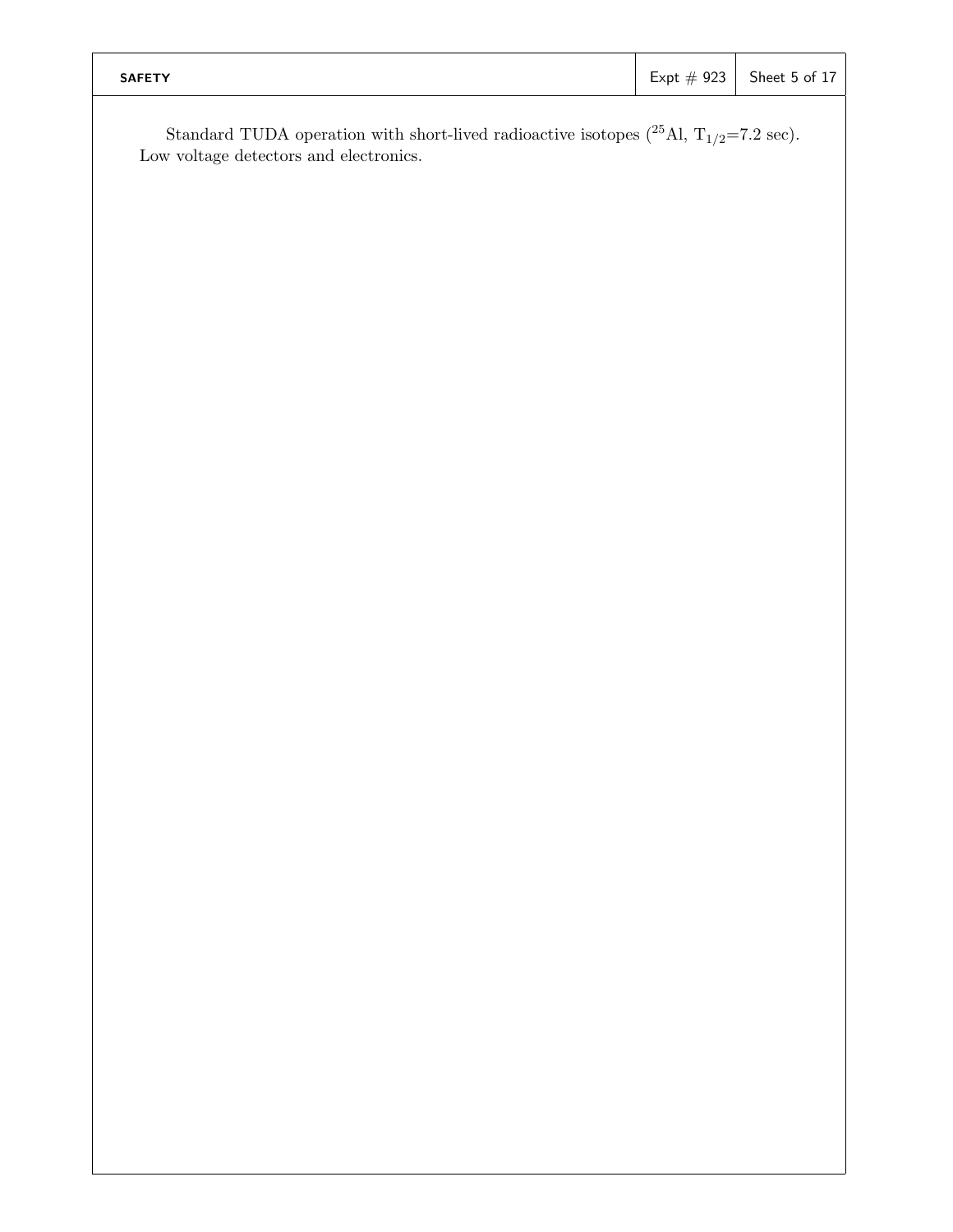### **1 Scientific Motivation**

# **1.1 Introduction: The** <sup>25</sup>**Al(p,**γ**)**26**Si Reaction**

Recent studies of <sup>26</sup>Al gamma-emission in the galaxy [1] and of <sup>26</sup>Al/<sup>27</sup>Al isotopic anomalies in meteorites [2] have advanced our understanding of galactic and stellar evolution, as well as the origin of the solar system. While the observations of galactic gamma-ray emission point to massive stars as possible major contributors to the  $^{26}$ Al distribution [3], at present the origin of the  $^{26}$ Al remains an open question, requiring further understanding on how <sup>26</sup>Al is produced in various stellar settings. Within the present framework of nucleosynthesis in high temperature stellar environments such as novae, the production of <sup>26</sup>Al can be bypassed if the <sup>25</sup>Al(p, $\gamma$ )<sup>26</sup>Si reaction becomes faster than the  $\beta^+$  decay of <sup>25</sup>Al [4]. The strengths and locations <sup>25</sup>Al+p resonances in <sup>26</sup>Si have been estimated using shell-model calculations and nuclear structure information from analog assignments [5], but the stellar reaction rate remains uncertain by about a factor of 1000, and no direct measurements have yet been attempted.

The present author, along with the DRAGON collaboration, has submitted a proposal to the TRIUMF EEC for a direct measurement of the  ${}^{25}\text{Al}(\text{p},\gamma){}^{26}\text{Si}$  reaction. The reader is referred to that proposal for a more detailed description of the nuclear astrophysics motivation than that given above. For the present proposal, we focus on the fact that the level structure of  $26Si$  is presently uncertain and warrants further study, as described in the <sup>25</sup>Al(p, $\gamma$ )<sup>26</sup>Si proposal. The direct measurement of the <sup>25</sup>Al(p, $\gamma$ )<sup>26</sup>Si reaction will be greatly aided by a more thorough knowledge of the structure of  $^{26}Si$  at energies up to 1 MeV in the CM frame, especially with regard to s-wave resonances. Furthermore, measurements above  $E_{cm} = 1$  MeV may provide constraints on mirror assignments for the levels below. The aim of the present experiment is to provide further information on the structure of  $^{26}$ Si over this range of energies.

# **1.2 Spectroscopy of** 26**Si**

The <sup>25</sup>Al(p, $\gamma$ )<sup>26</sup>Si reaction rate has been estimated by Iliadis et al. [5]. The Q-value is 5518 keV. While resonances within 1 MeV of the proton threshold of  $^{26}Si$  can contribute for temperatures less than 1.5 GK, they find that the rate at lower temperatures is dominated by an s-wave  $(J^{\pi} = 3^+)$  resonance whose mirror is a known state in <sup>26</sup>Mg at  $E_x = 6.125$ MeV. Iliadis et al. use Coulomb displacement energies to assign an energy of  $E_x$  = 5.970 MeV ( $E_r = 452$  keV), with an associated uncertainty of  $\pm 100$  keV. The widths and resonances strength have not been measured, and were also calculated using information available on the respective mirror state. Unfortunately, no  $3^+$  resonance in <sup>26</sup>Si has been observed in this energy region to date. Overall, using the presently available nuclear structure information, the <sup>25</sup>Al(p, $\gamma$ )<sup>26</sup>Si rate at nova temperatures is uncertain by a factor of 100 - 1000. This uncertainty would be reduced with better spectroscopy of  $26Si$  although even then a direct measurement would still be necessary.

The structure of <sup>26</sup>Si has been determined from measurements of the <sup>28</sup>Si(p,t)<sup>26</sup>Si [6] and  $^{24}Mg(^{3}He,n)^{26}Si$  [7] [8] reactions, and more recently through a measurement of the  $^{29}Si(^{3}He,^{6}He)^{26}Si$  reaction [9]. Note that the  $(^{3}He,^{6}He)$  measurement should be sensitive to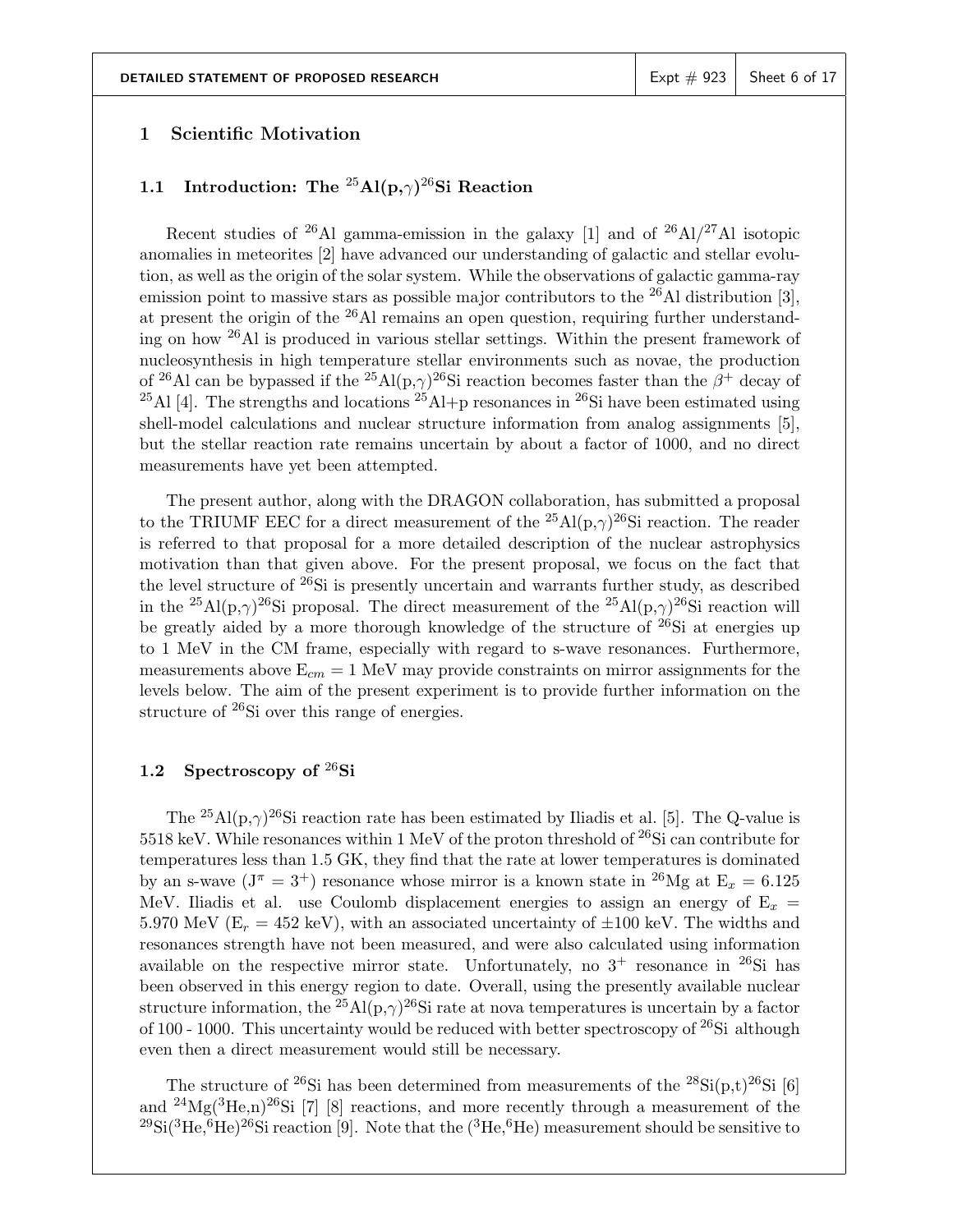

Fig. 1 Level structure of  $^{26}Si$  close to the  $^{25}Al+p$  threshold and the analog state region in  $^{26}Mg$ . The solid arrow shows a firm mirror assignment, while dashed arrows show tentative assignments used in the present proposal.

unnatural parity states, while the two-nucleon transfer reactions are expected to populate them only weakly at best. Lastly, the ORNL/University of North Carolina group has recently remeasured the  ${}^{28}Si(p,t){}^{26}Si$  reaction [10], which should provide confirmation of the (p,t) results from Ref. [6] with better energy resolution (uncertainties  $\langle \pm 10 \text{ keV} \rangle$ , and determination of spins and parities for many of the observed states. The data analysis is still in progress.

The energy levels of  $26Si$  and  $26Mg$  in the region of interest are shown in Figure 1, along with tentative analog assignments. Among the shortcomings in our present knowledge are the fact that many of the energies are not known to sufficient precision, ranging from  $\pm 15$  keV for the best cases and  $\pm 30$  for the worst. Furthermore, as already mentioned, the location of the key  $3^+$  resonance is presently unknown. Another deficiency is that the mirror assignments from which information on partial widths are extracted are only tentative. One should also note that another s-wave resonance corresponding to a  $T=1$ level in <sup>26</sup>Al at  $E_x = 6.85$  MeV has yet to be observed in either <sup>26</sup>Si or <sup>26</sup>Mg.

The discussion above points to the need for further study of the structure of  $^{26}$ Si. Our expectation is that the situation will be further elucidated with results from ongoing and planned experiments. For example, the ORNL/UNC (p,t) experiment data analysis is almost complete. Also, a measurement of the  $p(^{27}Si,d)^{26}Si$  is planned at the Michigan State University coupled-cyclotron facility next year [11], which should provide further information.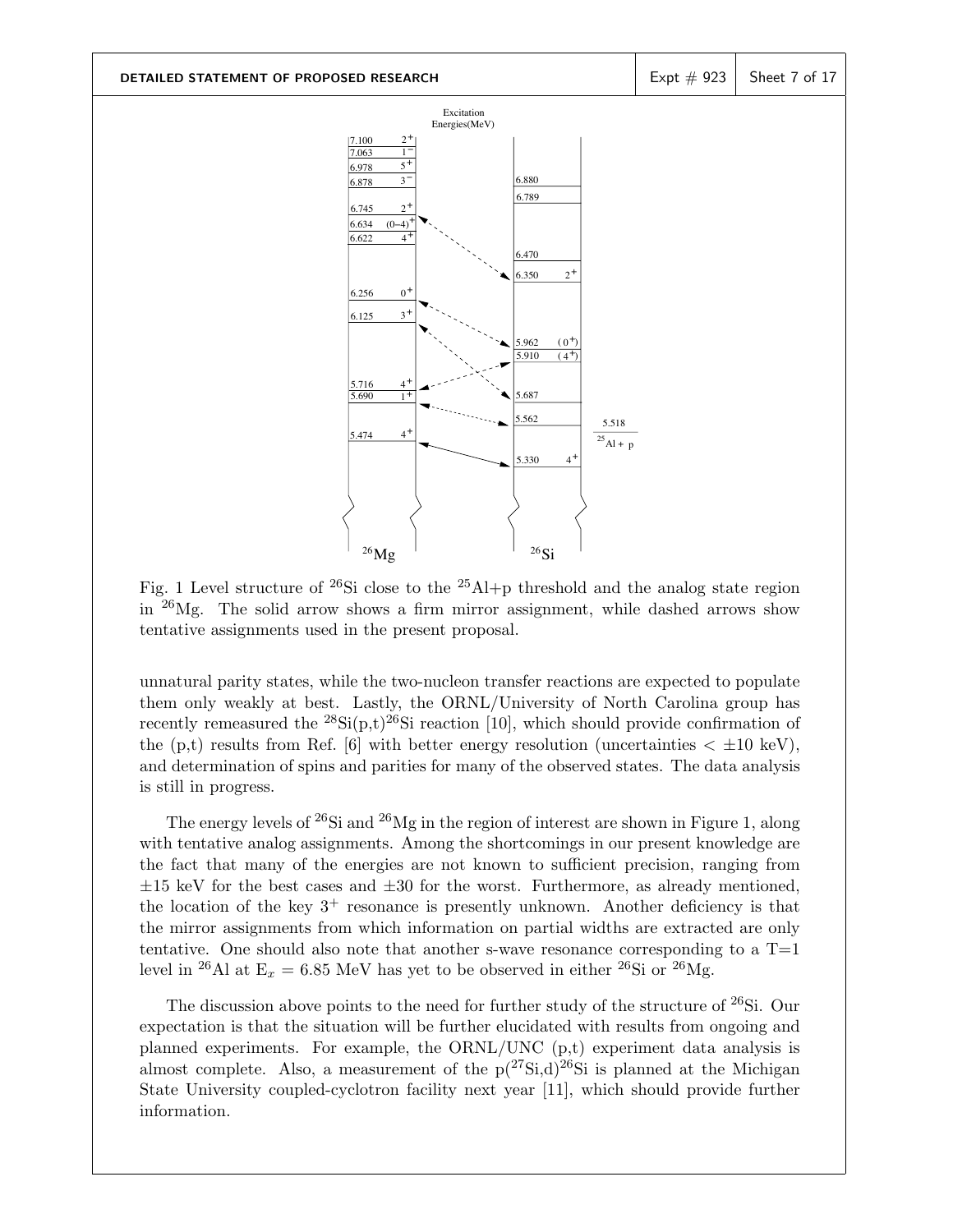| $E_x$ (keV) | $E_r$ (keV) | $E_{^{25}Al}(\text{MeV})$ | $\mathbb{T}^{\pi}$ a) |                | $\Gamma$ (keV) $^{b)}$ |
|-------------|-------------|---------------------------|-----------------------|----------------|------------------------|
| 5687(15)    | 169(15)     | 4.358                     | $(3^{+})$             | s, d, g        | $8.1\times10^{-5}$ c)  |
| 5910(30)    | 392(30)     | 10.110                    | $(4^{+})$             | d, g           | $4.4\times10^{-5}$     |
| 5962(15)    | 444(15)     | 11.451                    | $(0^{+})$             | $\overline{d}$ | $2.2\times10^{-5}$     |
| 6350(25)    | 832(25)     | 21.457                    | $2^+$                 | s, d, g        | $7.9\times10^{-2}$     |

Table 1 Level parameters adopted for low-lying  $^{25}$ Al + p resonances.

*<sup>a</sup>*) Assignments in parentheses are tentative.

*<sup>b</sup>*) Derived from estimates in Ref. [5].

<sup>*c*</sup>) Width scaled from estimate for  $3^+$  state at  $E_x = 5970(100)$  keV in Ref. [5].

Another useful approach is the measurement of elastic scattering. This method has already been used successfully to measure  $^{21}\text{Na}+p$  resonances in  $^{22}\text{Mg}$  [12], providing level structure information and guidance for the subsequent direct measurements of the radiative capture reaction with the DRAGON facility. At ISAC, with  $^{25}$ Al beams, we propose to probe the resonance structure of <sup>26</sup>Si using elastic scattering, which generally can provide information on energies, total widths and spins. However, since the  $^{25}$ Al+p system has two entrance channel spins  $(s = 2 \text{ or } 3)$ , the final spin of the state needs to be derived through other means, such as nuclear structure arguments or analog assignments. The spin may also be extracted from the angular distribution of the scattered protons. If present estimates are correct, however, the widths of the lowest resonances (listed in Table 1) are likely to be too narrow for measurement with elastic scattering. Nevertheless, the widths of the higher energy resonances are likely to be sufficiently broad  $(\Gamma > 1 \text{ keV})$ . Note from Figure 1 that the spins of these higher resonances are presently unknown.

One should mention in passing that while elastic scattering will be sensitive primarily to resonances at higher energies, these measurements can be complemented with a measurement of the  $^{24}$ Al( $^{3}$ He,p)<sup>26</sup>Si transfer reaction in inverse kinematics. Near-threshold states in <sup>26</sup>Si are determined by detecting the proton groups. This reaction has the advantage of a large Q-value of 14.732 MeV, which allows for many excited states in  $^{26}Si$ to be populated. Also, only relatively low beam intensities ( $\sim 10^5$  particles/second) are required. We plan to propose a measurement of this reaction with the TUDA facility and a <sup>3</sup>He gas cell once the technique has been developed in the context of another proposal by the TUDA collaboration to the TRIUMF EEC to measure the  ${}^{17}Ne({}^{3}He,p){}^{19}Na$  [13].

### **2 Experimental Description**

### **2.1 Experimental Technique**

The experiment will be carried out in inverse kinematics with beams of  $^{25}$ Al (T<sub>1/2</sub>)  $= 7.2$  seconds) from the TRIUMF-ISAC facility and polyethylene (CH<sub>2</sub>) targets in the TUDA scattering chamber. TUDA has been specifically designed for studying charged particle reactions in inverse kinematics using the well-known LEDA silicon detector arrays, developed by the University of Edinburgh group, and allows for flexible set-up of detector configuration to suit a given experiment. To date, the TUDA facility has already been commissioned, and first elastic scattering experiments have been successfully performed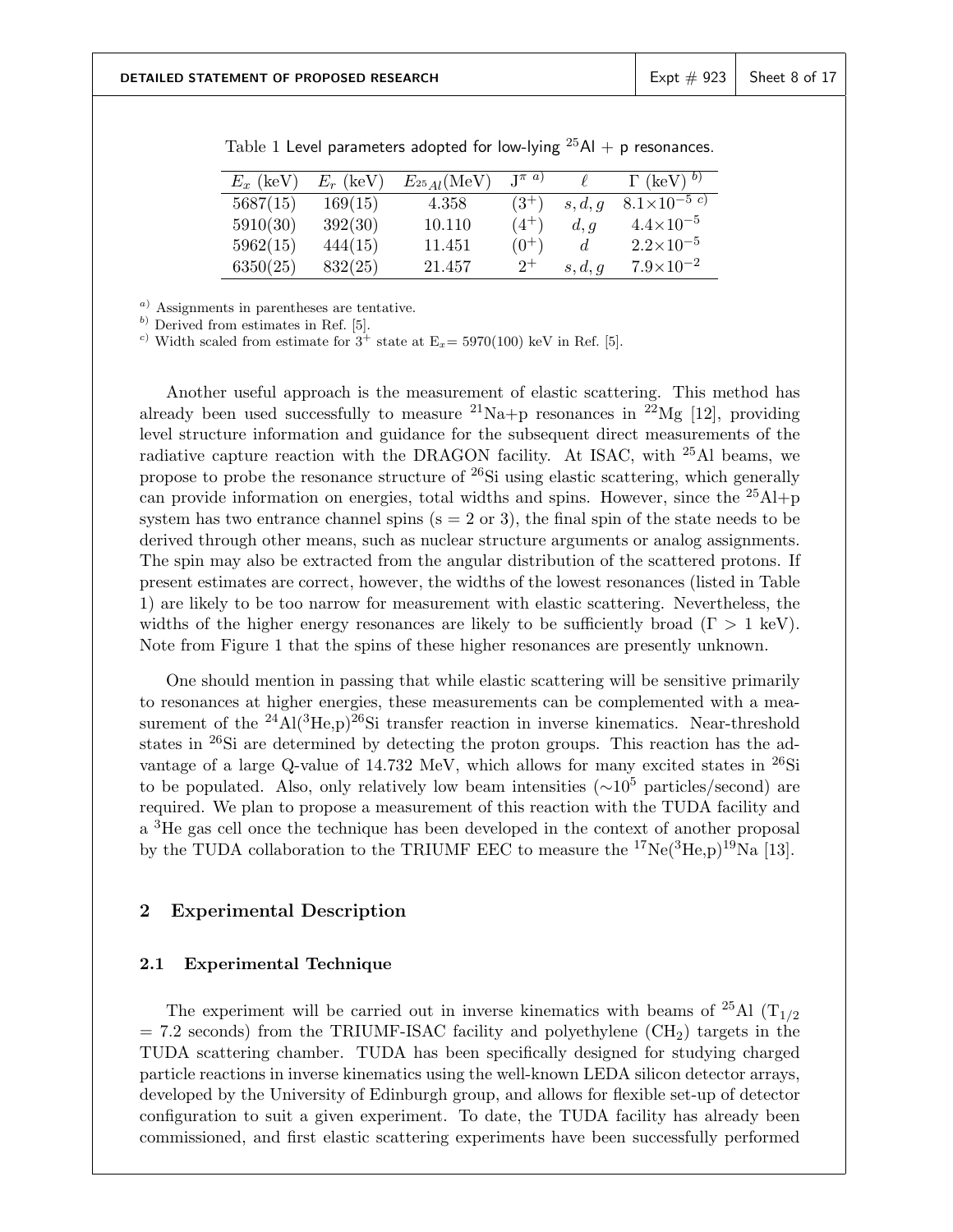

Fig. 2 TUDA schematic

and analyzed.

Each LEDA detector consist of 8 sectors. Each sector is further comprised of 16 silicon strips which provide information on the scattering angle. Each strip is 4 mm wide, resulting in an angular resolution of about  $1°$  at a distance of 20 cm away from the target location. The performance of these detectors has been well established in previous measurements, with an energy resolution of 25 keV for 5.5 MeV alpha-particles and a timing resolution of 1-2 nsec. At present, TUDA has the capability of 256 channels, although an upgrade to 512 channels is anticipated for 2002.

The measurement will consist of a systematic search for states in <sup>26</sup>Si within  $E_{cm}$  = 1.45 MeV above the proton threshold. This will require ISAC beams in the laboratory energy range of  $400-1500 \,\mathrm{keV/u}$ . A survey of the excitation function will be measured with thick target scans over the full energy range.  $(CH_2)_n$  targets of 250  $\mu$ g/cm<sup>2</sup>, corresponding to an energy scan of 240 keV/u, will be used for this purpose. Thin  $(\text{CH}_2)_n$  targets of 50  $\mu$ g/cm<sup>2</sup> will be used to study specific resonances in more detail.

The recoil protons from the target will be detected with a configuration of two LEDA arrays in the forward hemisphere to maximize solid angle coverage. The lower limit for the laboratory angle is determined by the maximum scattering angle of  $2.3^\circ$  for the  $^{25}$ Al. The two detectors will be set up to give a coverage in lab solid angle from  $4°$  to  $33°$ . The main sources of scattered background come from recoil scattering of  ${}^{12}C$  from the target, and scattering of <sup>25</sup>Al from the <sup>12</sup>C with a maximum opening angle of 30<sup>°</sup> for low beam energies. The detectors will be covered with mylar foils of sufficient thickness to suppress this scattered background. One detector will be left unprotected in order to normalize to the scattering of  $25$ Al off the  $12$ C, and to monitor the hydrogen depletion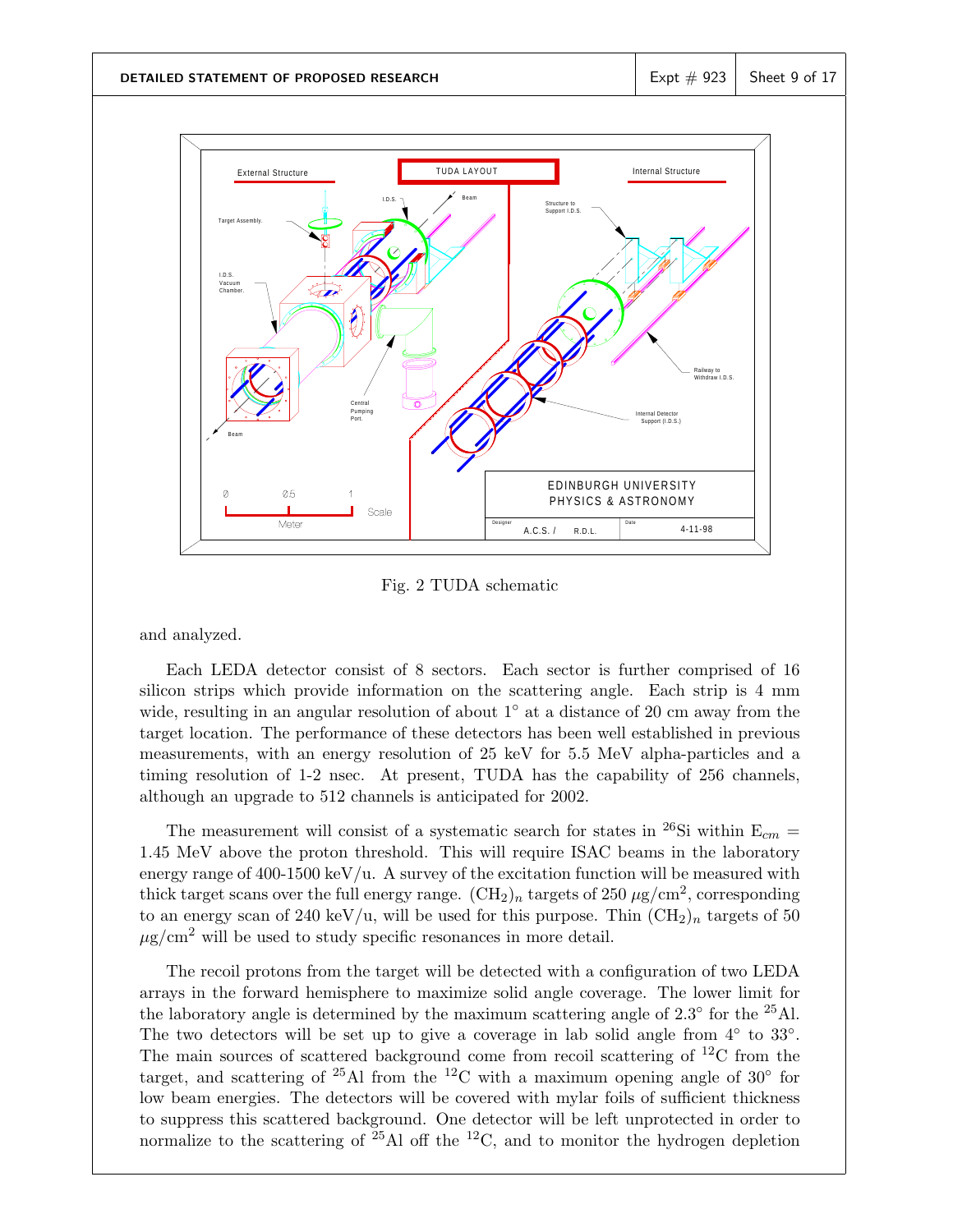in the polyethylene target. Further suppression of background (including the beta-decay positrons) will be achieved using the RF time structure of the beam. Gain-matching will be performed with an alpha source. For each energy, short runs with a C/Au foil will be taken for beam normalization, assuming that the <sup>25</sup>Al scattering on gold has a pure Rutherford cross-section.

In order to estimate a typical count rate in one strip, we assume a Rutherford crosssection of 35 mb/sr at  $\theta$ (lab) = 30°, a 1° coverage corresponding to a strip width of 4 mm located about 20 cm upstream from the target, and a thin target thickness of about  $4\times10^{18}$  hydrogen atoms/cm<sup>2</sup>. For an <sup>25</sup>Al beam intensity of  $10^7$  particles/second, the resulting count rate per strip is about 1 event/minute. At these rates, we expect to obtain high statistical accuracy quickly by integrating over the large angular range of the TUDA array.

Prior to the  $p(^{25}Al, p)^{25}Al$  measurement, known resonances in the  $^{25}Mg(p,p)^{25}Mg$  reaction will be used to calibrate the TUDA facility. Several broad resonances have been seen in other  ${}^{25}Mg(p,p){}^{25}Mg$  studies [14], which can be used for this purpose. Beam currents comparable or slightly higher to that used for the radioactive  $25$ Al beam measurements will be requested.

## **3 Beam Time Required**

The estimates below assume a beam intensity of  $10<sup>7</sup>$  particles/second for both stable and radioactive beams.

For stable beam calibration using  ${}^{25}Mg(p,p){}^{25}Mg$ , 2 calibration points with high statistics will be measured at known resonances, requiring a total of 6 shifts.

For the  $p(^{25}Al, p)^{25}Al$  measurement, thick target scans will be performed over the energy range of 400-1500 keV/u. The average energy range covered in a single scan is about  $210 \text{ keV/u}$ . As a consistency check, each scan will overlap the previous one by 100 keV/u, therefore requiring 10 scans to cover the full energy range. Assuming 2 shifts for each scan, the beam time requirements for the thick target scans are 20 shifts of <sup>25</sup>Al beam. For thin target scans over selected resonances, we assume measurements for 4 resonances with 3 shifts/resonance, resulting in a total of 12 shifts.

In summary:

- Stable  $^{25}Mg$  beam shifts: 6
- Total radioactive  $25$ Al beam shifts: 32
- Total shifts: 38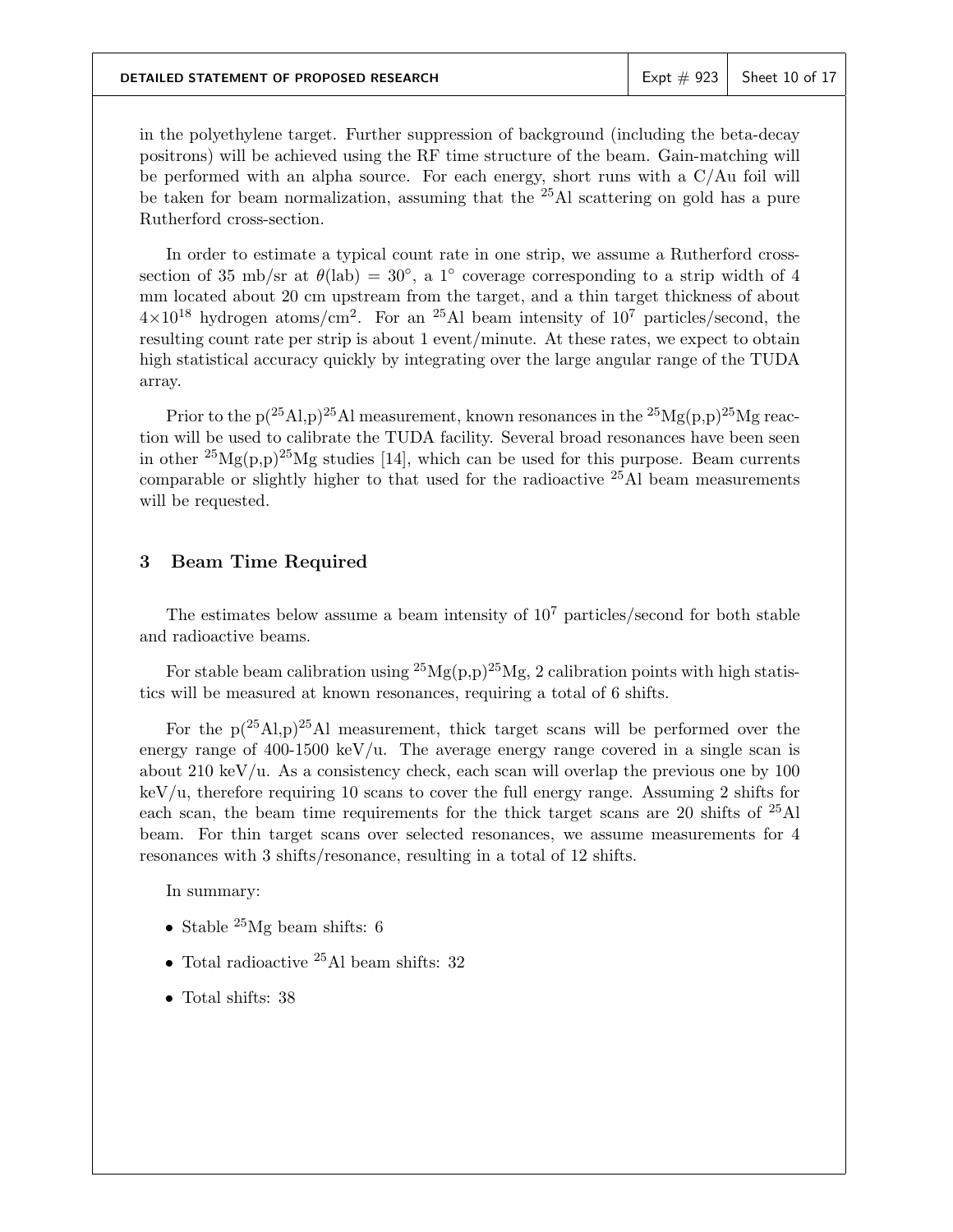## **References**

- 1. R. Diehl et al., *Astron. and Astrophys.* **97** 181 (1993).
- 2. G.J. Wasserburg, in *Protostars and Planets II*, edited by D.C. Black and M.S. Matthews (University of Arizona Press, Tucson, 1985), p. 703.
- 3. J. Kn¨odlseder, *Ap. J.* **510** 915 (1999).
- 4. M. Wiescher, H. Schatz and A.E. Champagne, *Phil. Trans. R. Soc. Lond.*, **A236**, 2105, (1998).
- 5. C. Iliadis et al., *Physical Review* **C 53** 475 (1996).
- 6. R.A. Paddock, *Physical Review* **C 5** 485 (1972).
- 7. W. Bohne et al., *Nuclear Physics* **A378** 525 (1982).
- 8. W.P. Alford et al., *Nuclear Physics* **A457** 317 (1986).
- 9. J. Caggiano, private communication (2001).
- 10. D.W. Bardayan, private communication (2001).
- 11. H. Schatz, private communication (2001).
- 12. C. Ruiz et al., to be submitted (2001).
- 13. F. Sarazin and L. Buchmann for the TUDA collaboration, proposal submitted to the TRIUMF EEC (2001).
- 14. G. Adams et al., *Journal of Physics G* **10** 1747 (1984).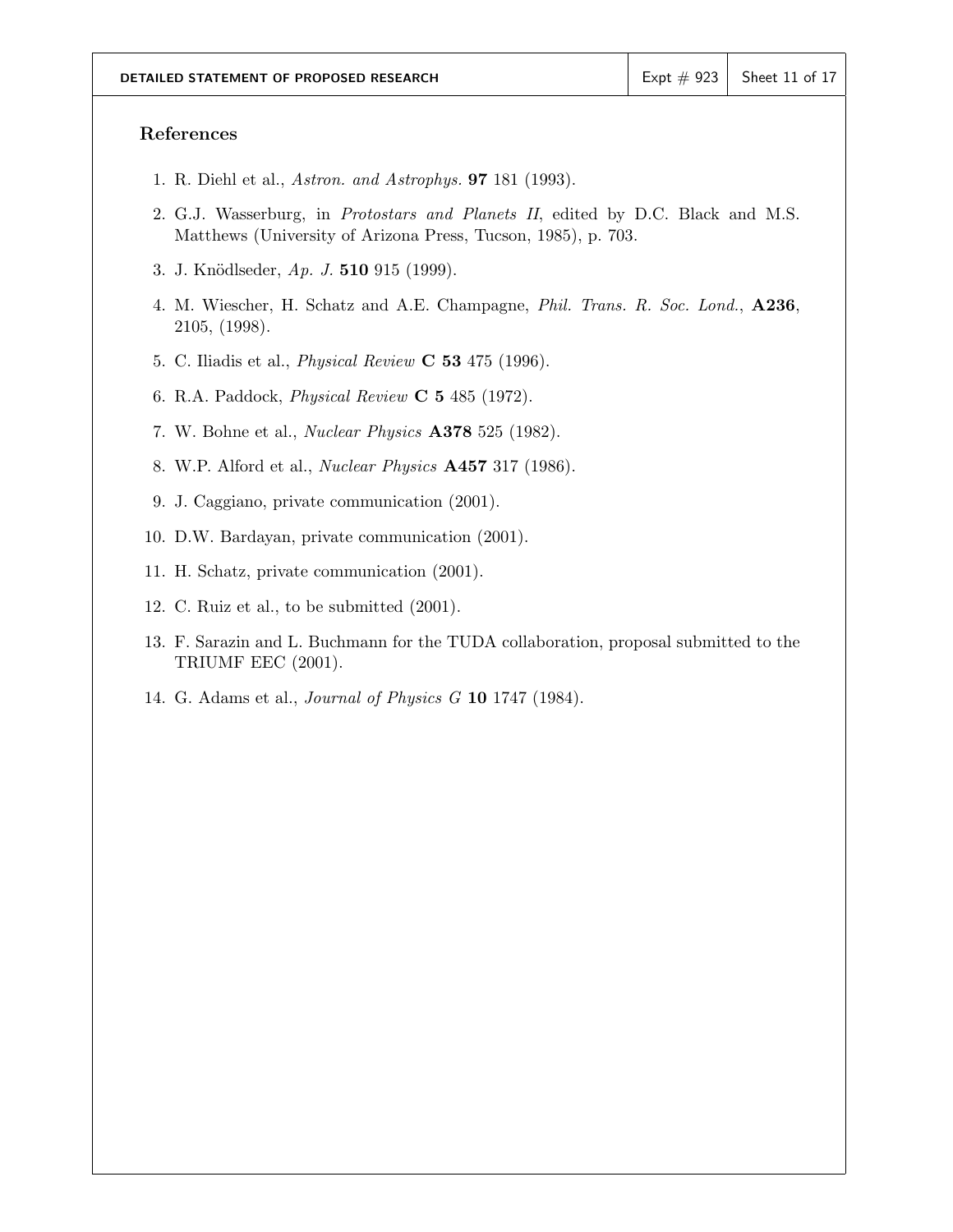Include publications in refereed journal over at least the previous 5 years.

- 1. B. Harss, C.L. Jiang, K.E. Rehm, J.P. Schiffer, J. Caggiano, P. Collon, J.P. Greene, D. Henderson, A. Heinz, R.V.F. Janssens, J. Nolen, R.C. Pardo, T. Pennington, R.H. Siemssen, A.A. Sonzogni, J. Uusitalo, I. Wiedenhöver, M. Paul, T.F. Wang, F. Borasi, R.E. Segel, J.C. Blackmon, M.S. Smith, A.A. Chen, and P.D. Parker, "Widths of Astrophysically Important Resonances in <sup>18</sup>Ne," submitted to Physical Review C (2001).
- 2. A.A. Chen, R. Lewis, K.B. Swartz, D.W. Visser, and P.D. Parker, "The Structure of  $^{22}Mg$  and its Implications for Explosive Nucleosynthesis," Physical Review C 63, 065807 (2001).
- 3. A.A. Chen, R. Lewis, K.B. Swartz, and D.W. Visser, and P.D. Parker, "The Structure of <sup>22</sup>Mg and and its Implications for Explosive Nucleosynthesis," Nuclear Physics A688 146c-149c, (2001).
- 4. J.C. Blackmon, D.W. Bardayan, W. Bradfield-Smith, A.E. Champagne, A.A. Chen, T. Davinson, K.I. Hahn, R.L. Kozub, Z. Ma, P.D. Parker, G. Rajbaidya, R.C. Runkle, C.M. Rowland, A.C. Shotter, M.S. Smith, K.B. Swartz, D.W. Visser and P.J. Woods, "Determination of the <sup>14</sup>O( $\alpha$ ,  $p$ )<sup>17</sup>F<sub>a.s.</sub> Reaction Rate by Measurement of the  ${}^{1}H({}^{17}F, \alpha) {}^{14}O$  Cross Section," Nuclear Physics A688 142c-145c, (2001)
- 5. D.W. Bardayan, J.C. Blackmon, C.R. Brune, A.E. Champagne, A.A. Chen, J.M. Cox, T. Davinson, V.Y. Hansper, M.A. Hofstee, B.A. Johnson, R.L. Kozub, Z. Ma, P.D. Parker, D.E. Pierce, M.T. Rabban, A.C. Shotter, M.S. Smith, K.B. Swartz, D.W. Visser, and P.J. Woods, "The Astrophysically Important  $3^+$  State in  $^{18}$ Ne and the  ${}^{17}F(p,\gamma){}^{18}Ne$  Stellar Rate," Physical Review C 62, 055804 (2000).
- 6. D.W. Bardayan, J.C. Blackmon, C.R. Brune, A.E. Champagne, A.A. Chen, J.M. Cox, T. Davinson, V.Y. Hansper, M.A. Hofstee, B.A. Johnson, R.L. Kozub, Z. Ma, P.D. Parker, D.E. Pierce, M.T. Rabban, A.C. Shotter, M.S. Smith, K.B. Swartz, D.W. Visser, and P.J. Woods, "Observation of the Astrophysically Important 3<sup>+</sup> State in <sup>18</sup>Ne via Elastic Scattering of a Radioactive <sup>17</sup>F Beam from <sup>1</sup>H," Physical Review Letters 83 1, 45 (1999).
- 7. B. Harss, J.P. Greene, D. Henderson, R.V.F. Janssens, C.L. Jiang, J. Nolen, R.C. Pardo, K.E. Rehm, J.P. Schiffer, R.H. Siemssen, A.A. Sonzogni, J. Uusitalo, I. Wiedenhöver, M. Paul, T.F. Wang, F. Borasi, R.E. Segel, J.C. Blackmon, M.S. Smith, A. Chen, P. Parker, "Stellar Reactions with Short-Lived Nuclei:  ${}^{17}F(p,\alpha){}^{14}O,$ " Physical Review Letters 82 20, 3964 (1999).
- 8. K.O. Yildiz, N.P.T. Bateman, Y.M. Butt, A.A. Chen, K.B. Swartz, P.D. Parker, "Thick Target Yields of <sup>26</sup>Al<sub>g.s.</sub> from the <sup>16</sup>O(<sup>16</sup>O, x)<sup>26</sup>Al<sub>g.s.</sub> and <sup>16</sup>O(<sup>14</sup>N, x)<sup>26</sup>Al<sub>g.s.</sub> Reactions," Physical Review C 60, 028801 (1999).
- 9. N.P.T. Bateman, D.W. Bardayan, Y.M. Butt, A.A. Chen, K.O. Yildiz, B.M. Young, P.D. Parker, "Thick Target Yield of <sup>26</sup>Al from the <sup>12</sup>C(<sup>16</sup>O, x)<sup>26</sup>Al<sub>g</sub>, Reaction," Physical Review C 57 4, 2022 (1998).
- 10. S. Utku, J.G. Ross, N.P.T. Bateman, D.W. Bardayan, A.A. Chen, J. Görres, A.J. Howard, C. Iliadis, P.D. Parker, M.S. Smith, R.B. Vogelaar, M. Wiescher, K. Yildiz,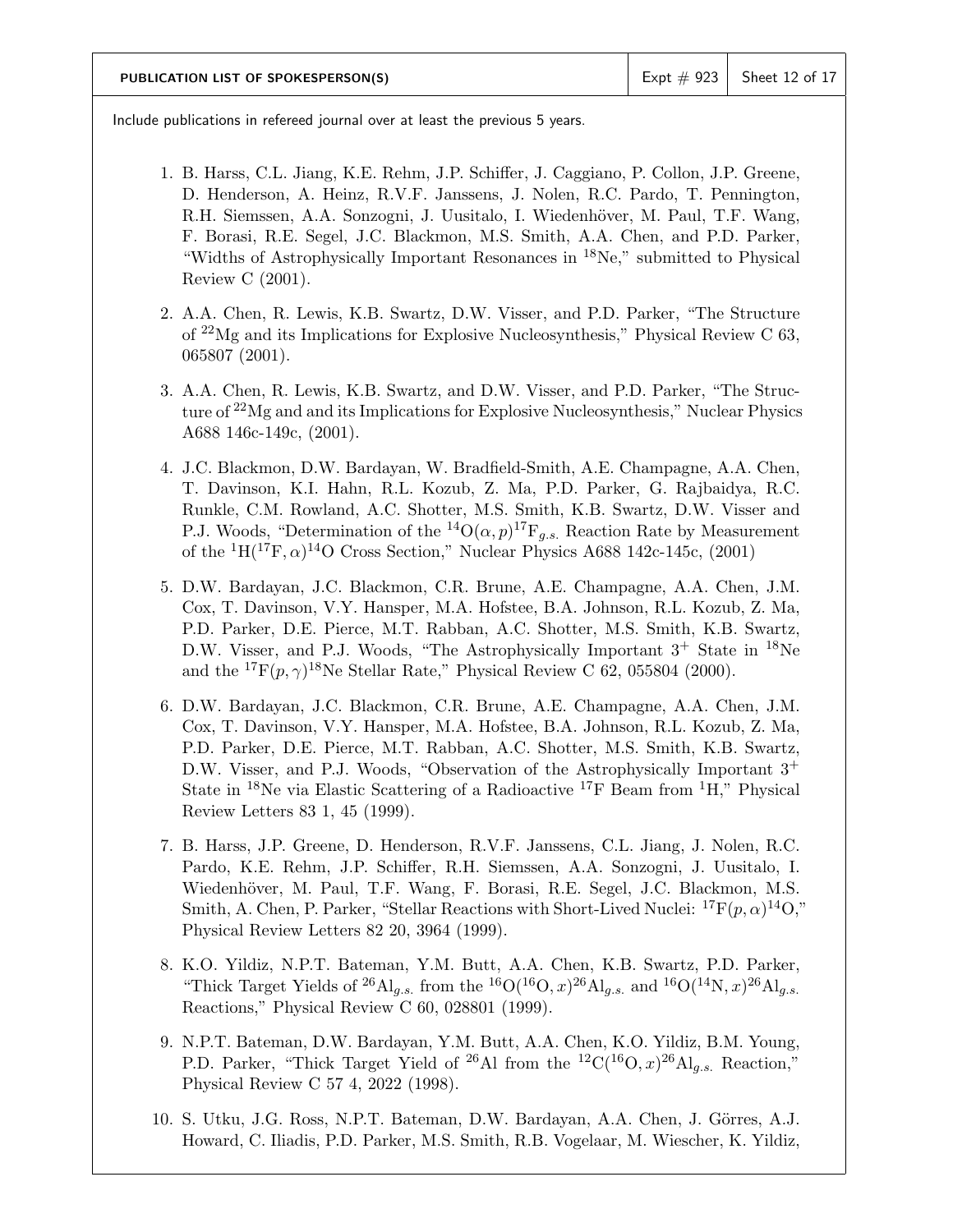"Breakout from the Hot CNO Cycle: The <sup>18</sup>F(p,  $\gamma$ ) vs. <sup>18</sup>F(p,  $\alpha$ ) Branching Ratio," Physical Review C 57 5, 2731 (1998), Erratum: Physical Review C 58 2, 1354 (1998).

- 11. N.P.T. Bateman, D.W. Bardayan, Y.M. Butt, A.A. Chen, K.O. Yildiz, B.M. Young, P.D. Parker, A.E. Champagne, " The Production of <sup>26</sup>Al in the Early Solar System by Oxygen Rich Cosmic Rays," Proceedings of the 4th International Conference on Nuclei in the Cosmos, Nuclear Physics A621 60c-63c, eds. J. Görres, G. Mathews, S. Shore, M. Wiescher (1997).
- 12. L. Buchmann, R.E. Azuma, C.A. Barnes, A. Chen, J. Chen, J.M. D'Auria, M. Dombsky, U.Giesen, K.P. Jackson, J.D. King, R. Korteling, P. McNeely, J. Powell, G. Roy, M. Trinczek, J. Vincent, P.R. Wrean, S.S.M. Wong, "The  $\beta$ -delayed  $\alpha$  Spectrum of <sup>16</sup>N and the Low-energy Extrapolation of the <sup>12</sup>C( $\alpha$ ,  $\gamma$ )<sup>16</sup>O Cross Section," Proceedings of the 2nd International Conference on Nuclei in the Cosmos, Journal of Physics G: Nuclear and Particle Physics 19 S115-S126 (1993).
- 13. L. Buchmann, "Radiative cascade transitions and the  ${}^{12}C(\alpha,\gamma){}^{16}O$  E2 cross section to the ground state of  $^{16}O^{\prime\prime}$ , Phys. Rev. C., 64 022801(R) (2001)
- 14. N. Bateman, K. Abe, G. Ball, L. Buchmann, J. Chow, J.M.D'Auria, Y. Fuchi, C. Iliadis, H. Ishiyama, K.P. Jackson, S. Karataglidis, S. Kato, S. Kubono, K. Kumagai, M. Kurokawa, X. Liu, S. Michimasa, P. Strasser, and M.H. Tanaka, " Measurement of the <sup>24</sup>Mg(p,t)<sup>22</sup>Mg reaction and implications for the <sup>21</sup>Na(p, $\gamma$ )<sup>22</sup>Mg stellar reaction rate", Phys. Rev. C, 63 (2001) 035803
- 15. L.Buchmann, E.Gete, J.C.Chow, J.D.King, and D.F. Measday, "The β-delayed particle decay of <sup>9</sup>C and the A-9,  $T=1/2$  nuclear system; R-matrix fits, the A=9 nuclear system, and the stellar reaction rate of  ${}^{4}$ He( $\alpha$ n, $\gamma$ )<sup>9</sup>Be", Phys. Rev. C., 63 (2001) 034303
- 16. E.Gete, L.Buchmann, R.E.Azuma, D.Anthony, N.Bateman, J.C.Chow, J.M.D'Auria, M.Dombsky, U.Giesen, C.Illiadis, K.P.Jackson, J.D.King, D.F. Measday, and A.C.Morton, "The β-delayed particle decay of <sup>9</sup>C and the A-9, T=1/2 nuclear system; Experiment, data and phenomenological analysis", Phys. Rev. C., 61 (2000) 064310
- 17. A.Y.Zyuzin, L.R.Buchmann, J.S.Vincent, K.R.Buckley, N.O.Bateman, K.A.Snover, J.M.Csandjan, T.D.Steiger, E.G.Adelberger, and H.E.Swanson, "Metallic beryllium-7 target of small diameter", Nucl. Inst. Meth., A438 (1999) 109
- 18. E.G.Adelberger, S.A.Austin, J.N.Bahcall, A.B.Balantkin, G.Bertsch, G.Bognert, L.S.Brown, L.Buchmann, F.E.Cecil, A.E.Champagne, L. de Braeckeleer, C.A.Duba, S.E.Elliott, S.J. Freedman, M.Gai, C.Goldring, C.R.Gould, A.Cruzinov, W.C.Haxton, K.M. Hoeger, E.Henley, C.W.Johnson, M. Kamionskowski, R.W. Kavanaugh, S.E.Koonin, K.Kubodera, K.Langanke, T. Motobayashi, V, Pandharipande, P.Parker, R.G.H. Robertson, C.Rolfs, R.F. Sawyer, N.Shaviv, T.D.Shoppa, K.Snover, E.Swanson, R.E.Tribble, S. Turck-Chiene, and J.F. Wikerson, "Solar Fusion Rates", Rev. Mod. Phys., 70 (1998) 1265
- 19. J.Görres, J. Meißner, H.Schatz, E.Stech, P.Tischhauser, M.Wiescher, R.Harkewics, B.Sherrill, M.Steiner, D. Bazin, M.Hellström, D.J.Morrissey, R.N.Boys, L.Buchmann, D.H.Hartmann, J.D.Hinnefeld, "Lifetime of <sup>44</sup>Ti as probe of supernova models", Phys. Rev Lett. 80 (1998) 2554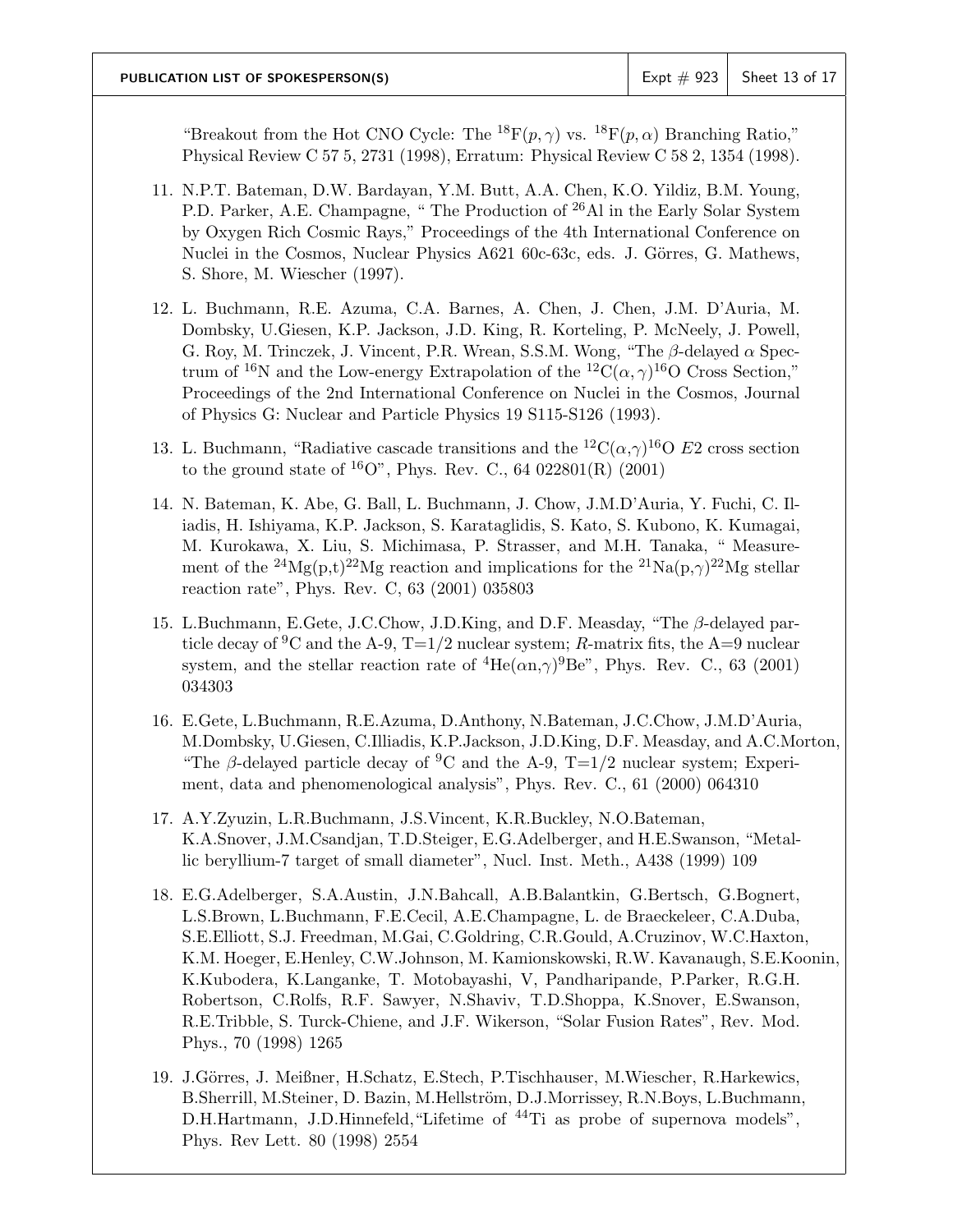- 20. J.C.Chow, A.C.Morton, R.E.Azuma, N.Bateman, R.N.Boyd, L.Buchmann, J.M.D'Auria, T.Davinson, M.Dombsky, W.Galster, E.Gete, U.Giesen, C.Iliadis, K.P.Jackson, J.D.King, G.Roy, T.Shoppa, and A.Shotter, "Three-particle break-up of the isobaric analogue state in <sup>17</sup>F", Phys. Rev. C 57, (1998) R475
- 21. J.A.Behr, A.Gorelov, T.Swanson, O.Häusser, K.P.Jackson, M.Trinczek, U.Giesen. J.M.D'Auria, R.Hardy, T.Wilson, P.Choboter, F.Leblond, L.Buchmann, M.Dombsky, C.D.P. Levy, G.Roy, B.A.Brown, and J.Dilling, "Magnetooptic trapping of β-decaying  $38mK$ ,  $37K$  from an on-line isotope separator". Phys. Rev. Lett. 79, (1997) 375
- 22. J.D'Auria, L.Buchmann, D.Hutcheon, P.Lipnik, D.Hunter, J.Rogers, R.Helmer, U.Giesen, A.Olin, P.Bricault, N.Bateman, "A facility for studying radiative capture reactions induced with radioactive beams at ISAC", Nucl. Inst. Meth. B, 126 (1997) 262
- 23. L.Buchmann, "New stellar reaction rate for  ${}^{12}C(\alpha,\gamma){}^{16}O$ ", Ap.J., 468 (1996) L127, Erratum: Ap.J., 479 (1997) L153
- 24. C.Iliadis, R.E.Azuma, L.Buchmann, J.Chow, J.M.D'Auria, M.Dombsky, U.Giesen, J.D.King, and A.C. Morton, "Beta-delayed particle decay of <sup>36</sup>K", Nucl. Phys. A 609 (1996) 237
- 25. L.Buchmann, R.E.Azuma, C.A.Barnes, K,Langanke, and J.Humblet, "An analysis of the total  ${}^{12}C(\alpha,\gamma){}^{16}O$  cross section based on available angular distributions and other primary data", Phys. Rev. C, 54, (1996) 393
- 26. C.Iliadis, L.Buchmann, P.M.Endt, H.Herndl, and M.Wiescher, "New stellar reaction rates for  ${}^{25}Mg(p,\gamma){}^{26}Al$  and  ${}^{25}Al(p,\gamma){}^{26}Si$ ", Phys.Rev. C, 53 (1996) 475
- 27. R.E.Azuma, L.Buchmann, F.C.Barker, C.A.Barnes, J.D'Auria, M.Dombsky, U.Giesen, K.P. Jackson, J.D.King, R.Korteling, P.McNeely, J.Powell, G.Roy, J.Vincent, T.R.Wang, S.S.M.Wong, and P.W.Wrean, "Constraints on the low-energy E1 cross section of <sup>12</sup>C( $\alpha$ , $\gamma$ )<sup>16</sup>O from the β-delayed  $\alpha$ -spectrum of <sup>16</sup>N", Phys. Rev. C., 50 (1994) 1194 Erratum Phys. Rev. C., 56 (1997) 1655
- 28. M.Dombsky, L.Buchmann, J.M.D'Auria, U.Giesen, K.P.Jackson, J.D.King, E.Korkmaz, R.Korteling, P.McNeely, J.Powell, G.Roy, M.Trinczek, and J.Vincent, "β-delayed α-Decay of <sup>17</sup>N", Phys. Rev. C, 49 (1994) 1867
- 29. S.Kubono, C.C.Yun, R.N.Boyd, L.R.Buchmann, Y.Fuchi, M.Hosaka, N.Ikeda, C.L.Jiang, I.Katayama, H.Kawashima, H. Miyatake, T.Niizeki, T.Nomura, A.Odawara, M.Ohura, H.Ohnuma, H.Orihara, C.Rolfs, T. Shimoda, Y. Tajima, M.H.Tanaka, and H.Toyokawa, "High resolution study of  $^{24}Mg(d,p)^{23}Mg$  for the Ne-E problem", Z.Phys. A 348 (1994) 59
- 30. L.Buchmann, R.E.Azuma, C.A.Barnes, J.D'Auria, M.Dombsky, U.Giesen, K.P. Jackson, J.D.King, R.Korteling, P.McNeely, J.Powell, G.Roy, M.Trinzcek, J.Vincent, S.S.M.Wong, and P.W.Wrean "A study of beta delayed alpha emission from <sup>16</sup>N" Nucl. Inst. Meth., B79 (1993) 330
- 31. L.Buchmann, R.E.Azuma, C.A.Barnes, A.Chen, J.Chen, J.D'Auria, M.Dombsky, U.Giesen, K.P. Jackson, J.D.King, R.Korteling, P.McNeely, J.Powell, G.Roy, M.Trinzcek,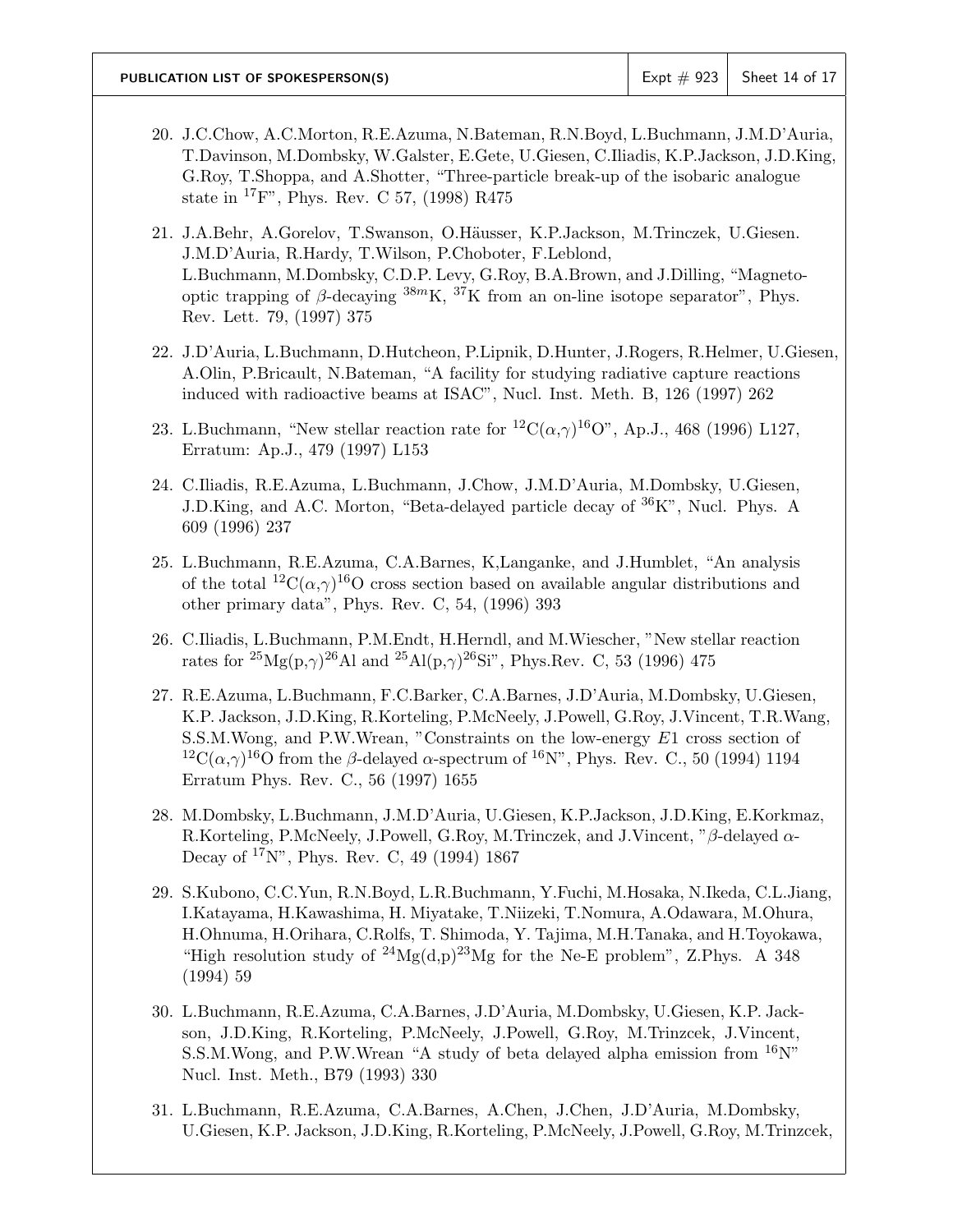**PUBLICATION LIST OF SPOKESPERSON(S)** Expt # 923 Sheet 15 of 17

J.Vincent, S.S.M.Wong, and P.W.Wrean "The  $\beta$ -delayed  $\alpha$ -spectrum of <sup>16</sup>N and the low-energy extrapolation of the <sup>12</sup>C( $\alpha$ , $\gamma$ )<sup>16</sup>O cross section", J. Phys. G Nucl. Part. Phys. 19 (1993) S115

- 32. L.Buchmann, R.E.Azuma, C.A.Barnes, J.D'Auria, M.Dombsky, U.Giesen, K.P. Jackson, J.D.King, R.Korteling, P.McNeely, J.Powell, G.Roy, J.Vincent, T.R.Wang, S.S.M.Wong, and P.W.Wrean, "β-delayed  $\alpha$ -spectrum of <sup>16</sup>N and the <sup>12</sup>C( $\alpha$ , $\gamma$ )<sup>16</sup>O cross section at low energies", Phys. Rev. Let. 70,6 (1993) 726
- 33. J.M.D'Auria, L.Buchmann, M.Dombsky, P.McNeely, G.Roy, H.Sprenger, and J.Vincent, "Upgrade of the TRIUMF on-line separator, TISOL", Nucl. Inst. Meth., B70 (1992) 75
- 34. M.Dombsky, L.Buchmann, J.M.D'Auria, P.McNeely, G.Roy, H.Sprenger, and J.Vincent, "Targets and ion sources at the TISOL facility", Nucl. Inst. Meth., B70 (1992) 125
- 35. L.Buchmann, J.Vincent, H.Sprenger, J.D'Auria, M.Dombsky, P.McNeely, and G.Roy, "The ECR ion source at the TRIUMF isotope separator TISOL", Rev.Sci.Instrum., 63,4 (1992) 2387
- 36. C.D.P.Levy, L.Buchmann, K.Jayamanna, M.McDonald, R.Ruegg, P.W.Schmor and A.N.Zelenski, "A d.c. polarized H− ion source based on optically pumped rubidium", Rev.Sci.Instrum., 63,4 (1992) 2625
- 37. L.Buchmann, J.Vincent, H.Sprenger, M.Dombsky, J.M.D'Auria, P.McNeely, and G.Roy, "The ECR ion source at the TRIUMF isotope separator, TISOL", Nucl. Inst. Meth. B62 (1992) 521
- 38. J.D.King, D.Frekers, R.Abegg, R.E.Azuma, L.Buchmann, C.Chan, T.E.Drake, R.Helmer, K.P.Jackson, L.Lee, C.A.Miller, E.Rost, R.Sawafta, R.Schuhbank, S.S.M.Wong, S.Yen, and X.Zhu, "Excitation of the 10.957 MeV 0<sup>-</sup>; T=0 state in <sup>16</sup>O by 400 MeV Protons", Phys.Rev.C, 44, 3 (1991) 1077
- 39. L.Buchmann, K.Jayamanna, C.D.P.Levy, M.McDonald, R.Ruegg, P.W.Schmor, A.Belov, V.G.Polushkin, and A.N.Zelenski, "A DC optically pumped, polarized H− source", Nucl. Inst. Meth. (1991), A306 (1991) 413
- 40. L.Buchmann, "A proton polarimeter for beam energies below 300 keV", Nucl. Instr. Meth. (1991), A301 (1991) 383
- 41. J.D'Auria and L. Buchmann, "Radioactive beams facilities: A status report", Nucl. Instr. Meth. B56/57 (1991) 516
- 42. M.Dombsky, J.M.D'Auria, L.Buchmann, H.Sprenger, J.Vincent, P.McNeely, and G.Roy, "Target and ion source development at the TISOL facility at TRIUMF", Nucl. Instr. Meth., A295 (1990) 291
- 43. J.M. D'Auria, M.Dombsky, L.Buchmann, and J.S. Vincent, "Studies related to the production of an isotopically pure <sup>22</sup>Na radioactive target", Nucl. Instr. Meth. A288 (1990) 354
- 44. P.McNeely, G.Roy, J.Soukup,J.M.D'Auria, L.Buchmann, M.McDonald, P.W.Schmor, H.Sprenger, and J.Vincent, "The UoA/TRIUMF radioactive beam ECR ion source", Rev.Sci.Instrum. 61,1 (1990) 273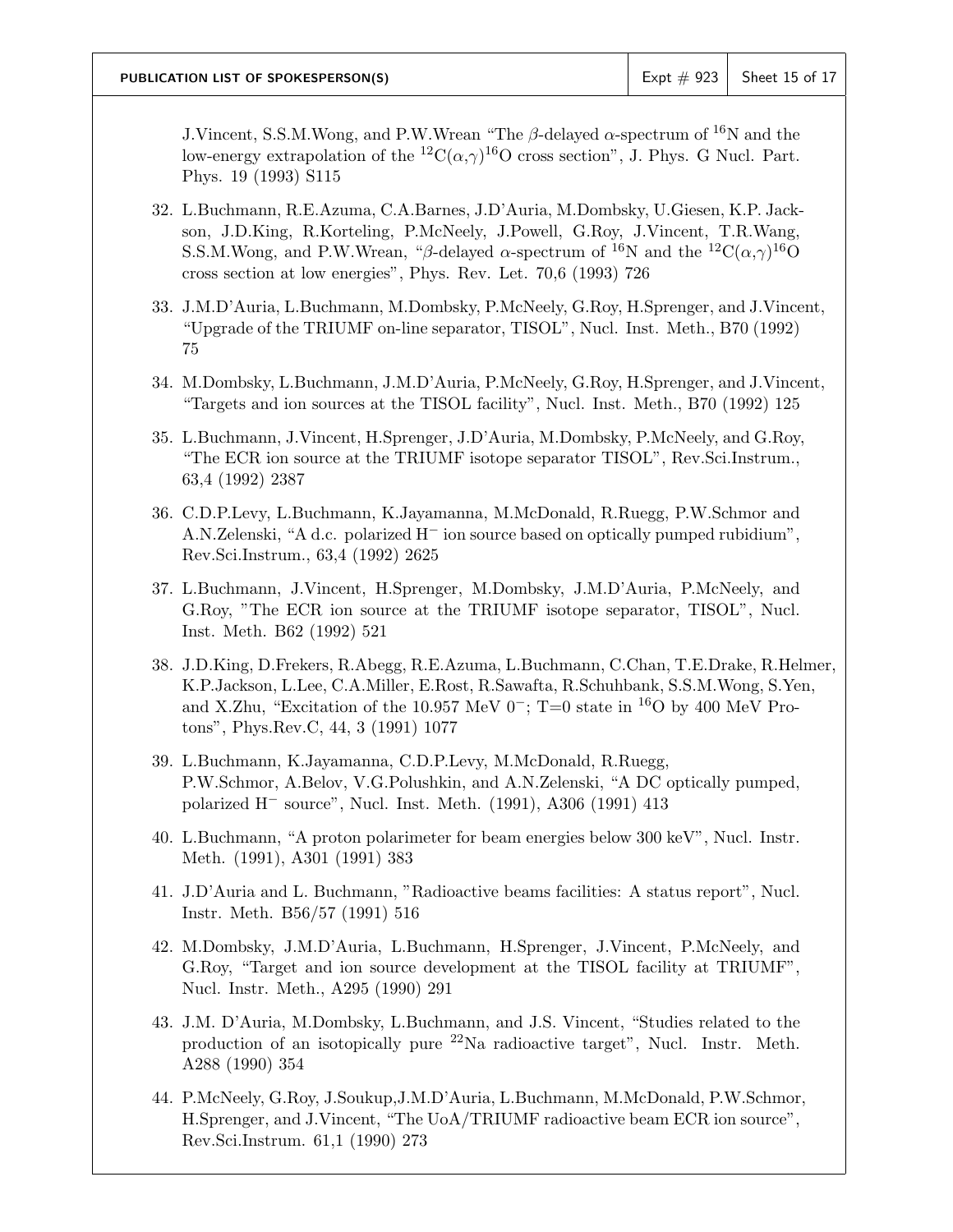- 45. J.M. D'Auria, M. Dombsky, L. Buchmann, J.D. Vincent, and J.D. King, "The proposed ISAC facility at TRIUMF", Nucl. Instr. Meth., B40/41 (1989) 418
- 46. M. Wiescher, J. Gőrres, S. Graff, L.Buchmann, F.-K. Thielemann, "The hot pp-Chains in Low Metallicity Objects", Ap. J. 343 (1989) 352
- 47. L.Lee, T.E.Drake, S.S.M.Wong, D.Frekers, R.E.Azuma, L.Buchmann, A.Galindo-Uribari, J.D.King, R.Schubank, R.Abegg, R.Helmer, K.P.Jackson, C.A.Miller,and S.Yen,"Intermediate-energy proton scattering to the ground and negative parity states of  ${}^{40}Ca$ ,  ${}^{90}Zr$  and  ${}^{208}Pb$ ", Nucl. Phys. A492 (1989) 607
- 48. L.Lee, T.E.Drake, S.S.M.Wong, D.Frekers, R.E.Azuma, L.Buchmann, A. Galindo-Uribarri, J.D. King, R.Schubank, R.Abegg, R. Helmer, K.P. Jackson, C.A.Miller,and S. Yen, "Inelastic proton scattering to the positive-parity states in  $90Zr$  at 400 MeV", J.Phys. G, 15 (1989) L91
- 49. P.McNeely, G.Roy, J.Soukup, J.M.D'Auria, L.Buchmann, M.McDonald, P.W.Schmor, and H.Sprenger, "An ECR ion source for radioactive beams at TRIUMF", J.d.Phys., 50 (1989) Cl 807
- 50. L.Buchmann, J.M.D'Auria, and P.McCorquodale, "Stellar reaction rates of alpha capture on light  $(N \neq Z)$  Nuclei and their astrophysical implications", Ap. J.,324 (1988) 953
- 51. L.Lee, T.E.Drake, S.S.M. Wong, D.Frekers, R.E.Azuma, L.Buchmann, A. Galindo-Uribari, J.D.King, R.Schubank, R.Abegg, R.Helmer, K.P.Jackson, C.A. Miller, S.Yen, and H.V. von Geramb, "Intermediate energy proton scattering from  ${}^{40}Ca$ ,  ${}^{90}Zr$  and  $208Pb$ ", Phys. Lett. B, 205 2,3, (1988) 219
- 52. L.Buchmann, J.M.D'Auria, J.D.King, G.Mackenzie, H.Schneider, R.B.Moore, and C.Rolfs, "An Isol/postaccelerator facility for nuclear astrophysics at TRIUMF", Nucl. Instr. Meth., B26 (1987) 151
- 53. L.Buchmann, T.Mattman, J.M.D'Auria, E.Devita, H.Schneider, A.Otter, H.Sprenger, and P.W.Schmor, "A conceptual design of an ECR source for an Isol facility", Nucl. Instr. Meth., B26 (1987) 253
- 54. J.E.Crawford, J.K.P.Lee, R.B.Moore, H.Dautet, F.Buchinger, K.Oxorn, L.Nikkinen, J.M.D'Auria, L.Buchmann, J.Vincent, and J.King, "A proposed radioactive beam facility at TRIUMF", Nucl. Instr. Meth. B26 (1987) 128
- 55. K.Oxorn, J.E.Crawford, H.Dautet, J.K.P.Lee, R.B.Moore, L.Nikkiinen, L.Buchmann, J.M.D'Auria, R.Kokke, A.J.Otter, H.Sprenger, and J.Vincent, "The installation of a prototype on-line isotope separator at TRIUMF (TISOL)", Nucl. Instr. Meth., B26 (1987) 143
- 56. U.Schrőder, A.Redder, C.Rolfs, R.E.Azuma, L.Buchmann, C.Campbell, J.D. King, and T.R. Donoghue, "Astrophysical S Factor of  ${}^3H(\alpha, \gamma)$ <sup>7</sup>Li", Phys. Lett. B, 192 1,2 (1987) 55
- 57. H.P.Trautvetter, H.W.Becker, U.Heinemann, L.Buchmann, C.Rolfs, F.K˝appeler, M.Baumann, H.Freiesleben, H.J.Lutke-Stetzkamp, P.Geltenbort, and F.Gonnenwein, "Destruction of  $^{26}Al$  in explosive nucleosynthesis", Z.Phys.A, 323 (1986) 1